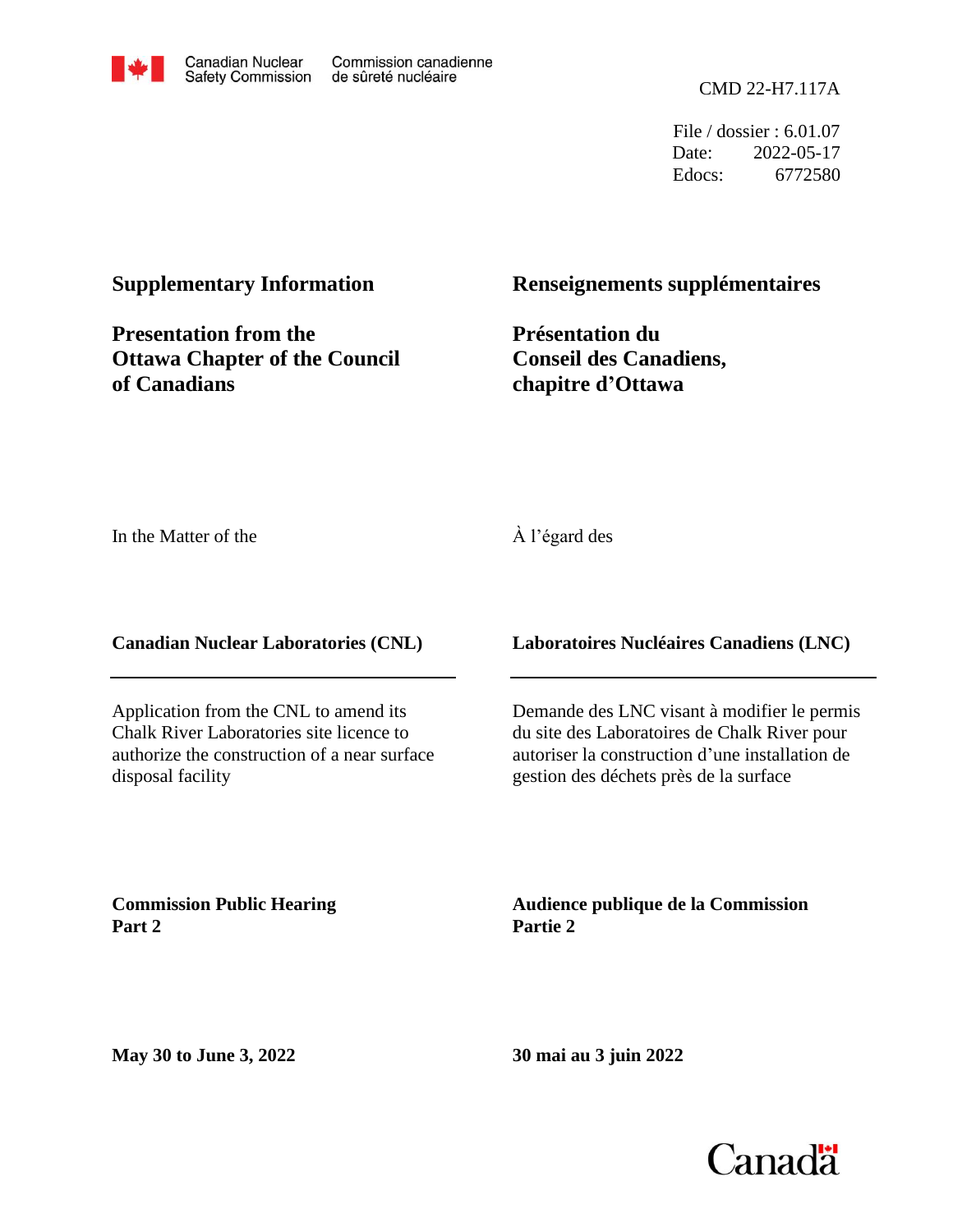# **The Council of Canadians Ottawa Chapter**

### **SUBMISSION RE:**

1

**C A N A D I A N N U C L E A R L A B O R A T O R I E S ' APPLICATION TO AMEND CHALK RIVER SITE** LICENCE FOR CONSTRUCTION OF A NEAR **S U R F A C E D I S P O S A L F A C I L I T Y**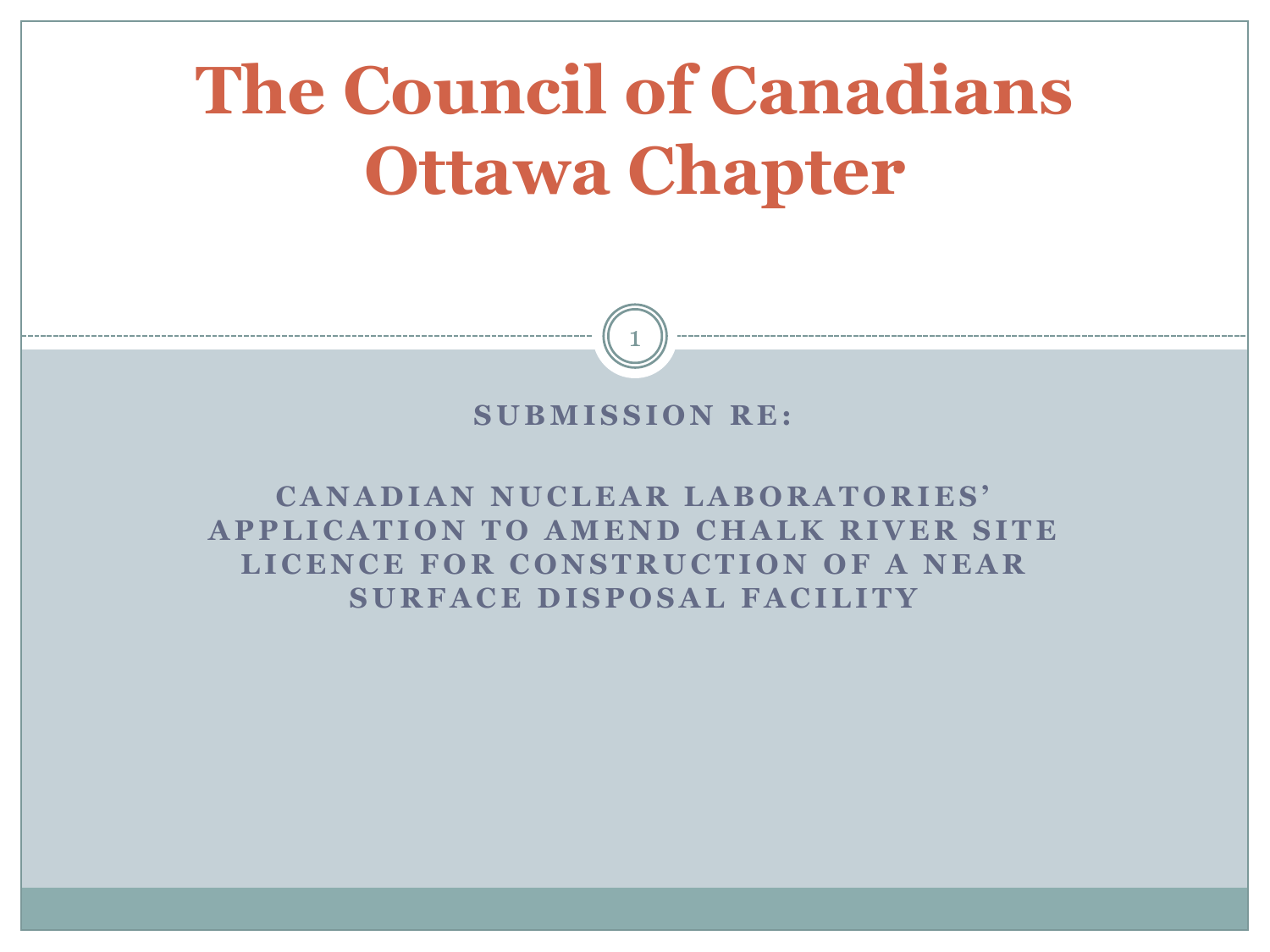## **SUMMARY**

- The Canadian Nuclear Laboratories' (CNL) proposed construction of a near surface disposal facility (NSDF) at Chalk River Laboratories (CRL) raises serious environmental concerns.
- The current application before the Canadian Nuclear Safety Commission (CNSC) fails to meet the standards set in several regulations governing nuclear safety.
- The licence should be denied.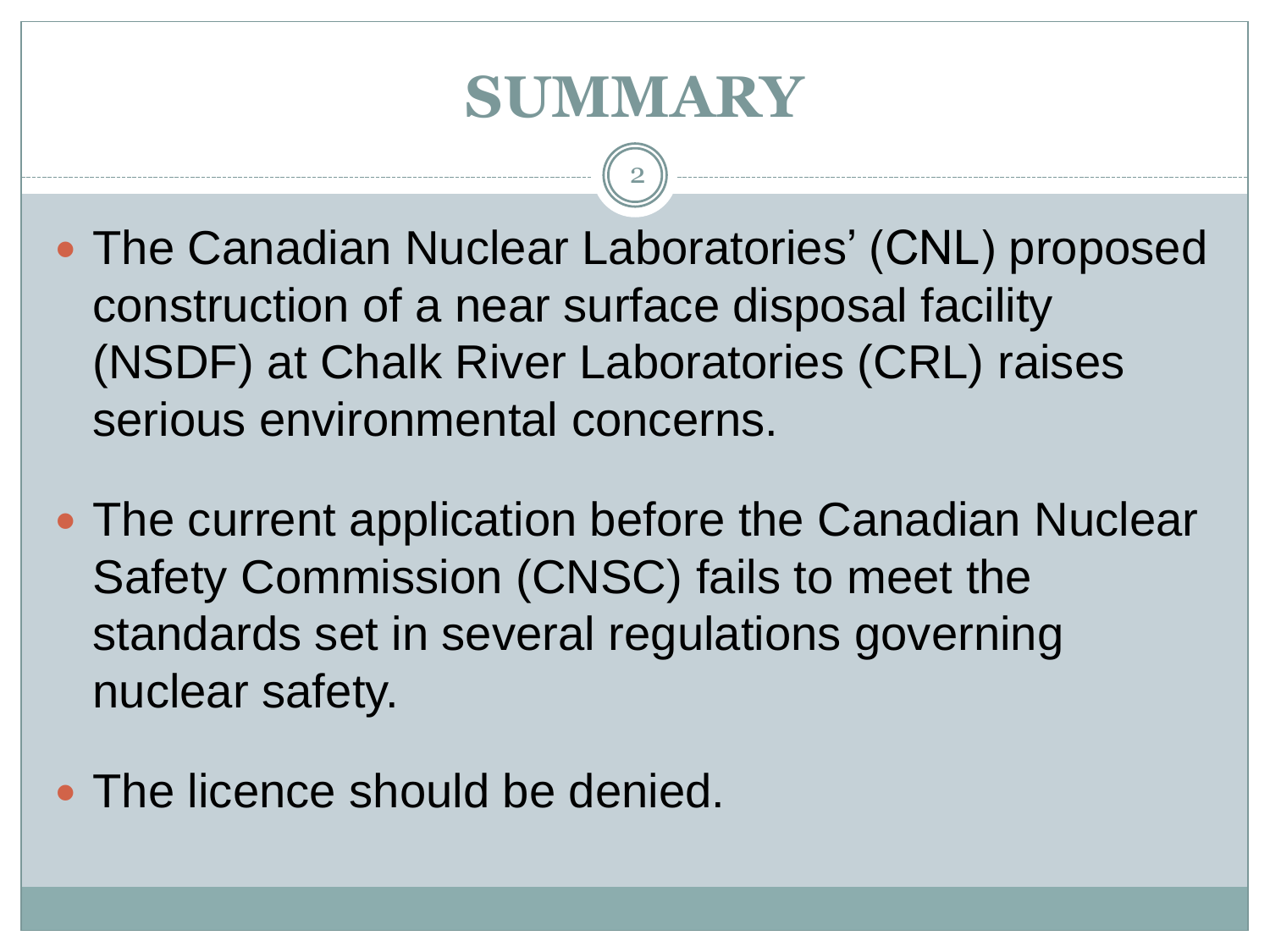## **Issue 1 - Section 3(1) of General Nuclear Safety and Control Regulations**

- 3 (1) An application for a licence shall contain the following information:
- (c) the name, maximum quantity and form of any nuclear substance to be encompassed by the licence;
- (j) the name, quantity, form, origin and volume of any radioactive waste or hazardous waste that may result from the activity to be licensed, including waste that may be stored, managed, processed or disposed of at the site of the activity to be licensed, and the proposed method for managing and disposing of that waste;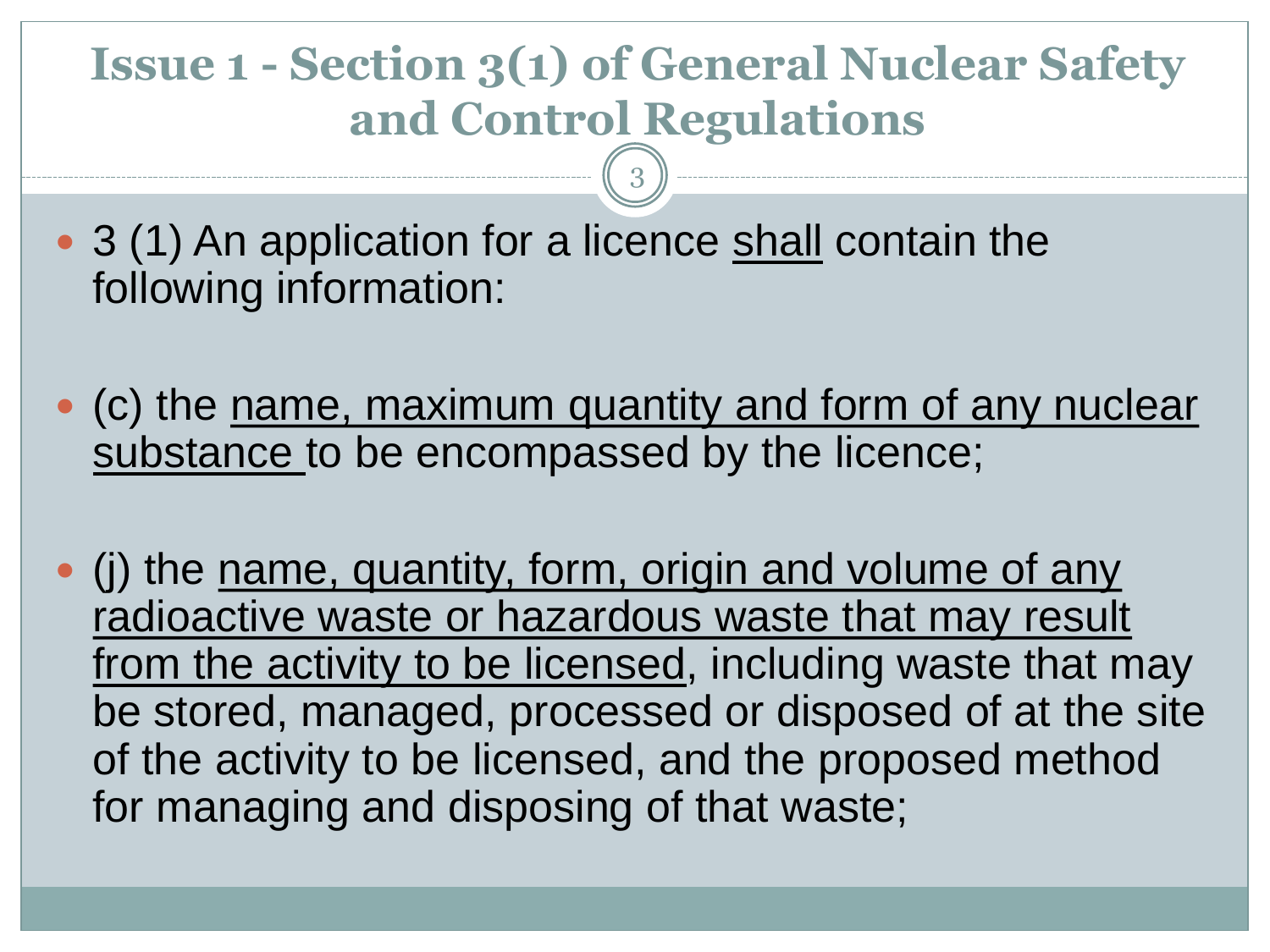# **What is found in NSDF application?**

4

### • Reference Inventory and Licensed Inventory

| Table 3-22<br><b>NSDF Reference Inventory and Licensed Inventory</b> |                                                   |                                          |                                              |                                            |
|----------------------------------------------------------------------|---------------------------------------------------|------------------------------------------|----------------------------------------------|--------------------------------------------|
|                                                                      | <b>Reference Inventory [3-82]</b>                 |                                          | Licensed Inventory [3-62]                    |                                            |
| Radionuclide                                                         | <b>Total Activity (Bq) at</b><br><b>Placement</b> | <b>Total Activity</b><br>(Bq) at Closure | <b>Maximum Activity</b><br>(Bq) at Placement | <b>Maximum Activity</b><br>(Bq) at Closure |
| Ag-108m                                                              | $2.73E+10$                                        | $2.62E+10$                               | $2.73E+10$                                   | $2.62E+10$                                 |
| Am-241                                                               | $6.04E + 10$                                      | 9.74E+10                                 | $6.04E+10$                                   | 9.74E+10                                   |
| Am-243                                                               | 5.26E+07                                          | 5.24E+07                                 | 5.26E+07                                     | 5.24E+07                                   |
| $C-14$                                                               | 1.71E+12                                          | 1.70E+12                                 | 1.71E+12                                     | 1.70E+12                                   |

- Does not satisfy section 3(1)(j) name, quantity, form, origin and volume required
- Table 3-23, Non-Radiological Constituents contains only lower and maximum 'Estimated Leachable Quantity'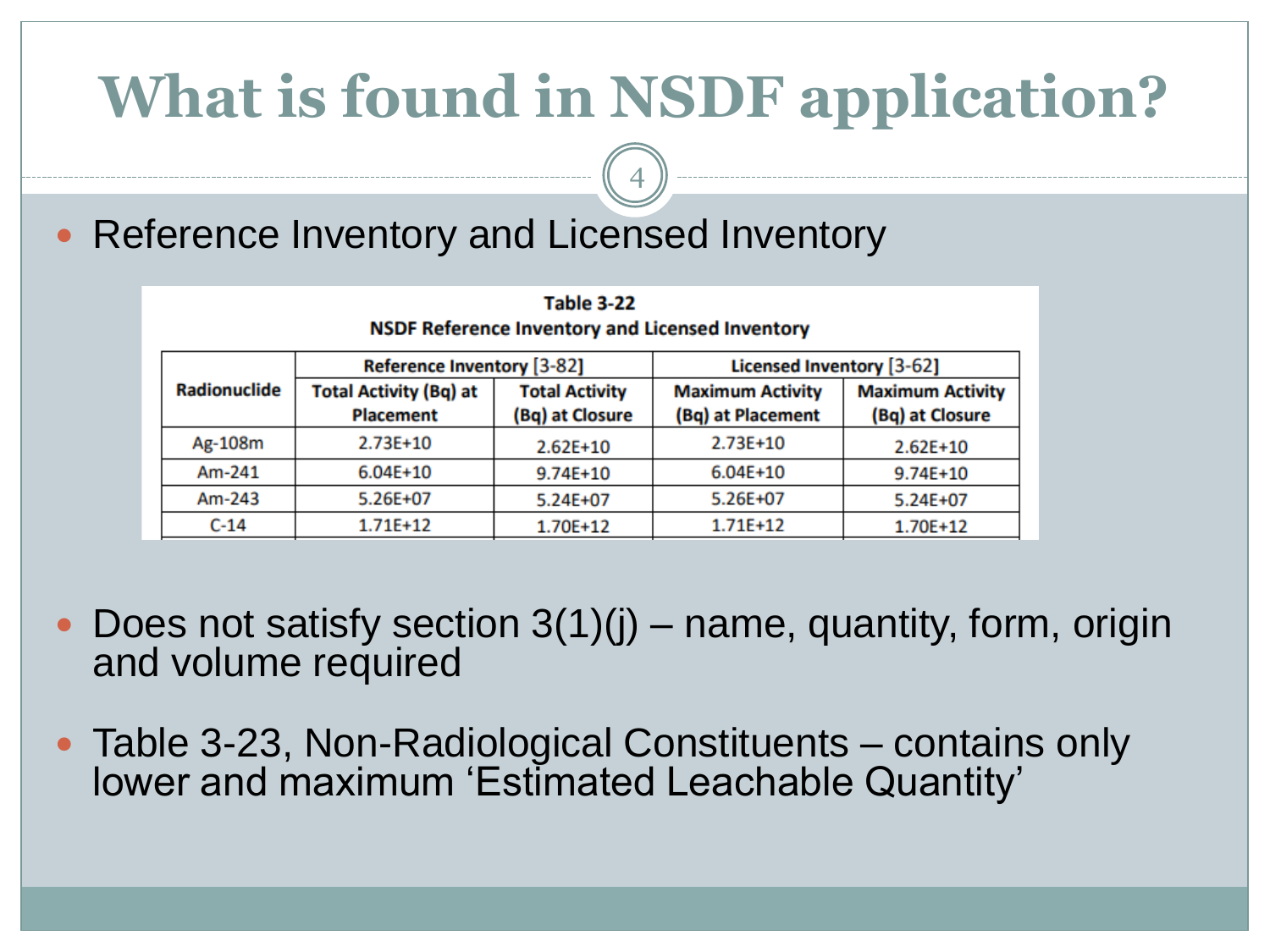- 3.3.2 Safety Case: "The following aspects contribute to the uncertainties associated with the NSDF waste inventory: 5
- The quality and accuracy of information recorded in the CNL waste database.
- Waste characterization process used.
- The CNL waste database for package radioactivity represents a package's radioactivity at the time of generation and decay is not applied to package radioactivity records…
- The CNL waste database records only represent packages generated from 1995 to 2015 [3-82].
- The use of "hot-spot" measurements to represent the average radioactivity of an entire package…
- Gross alpha and beta measurements were used to estimate concentrations of alpha and low energy beta emitting radionuclides."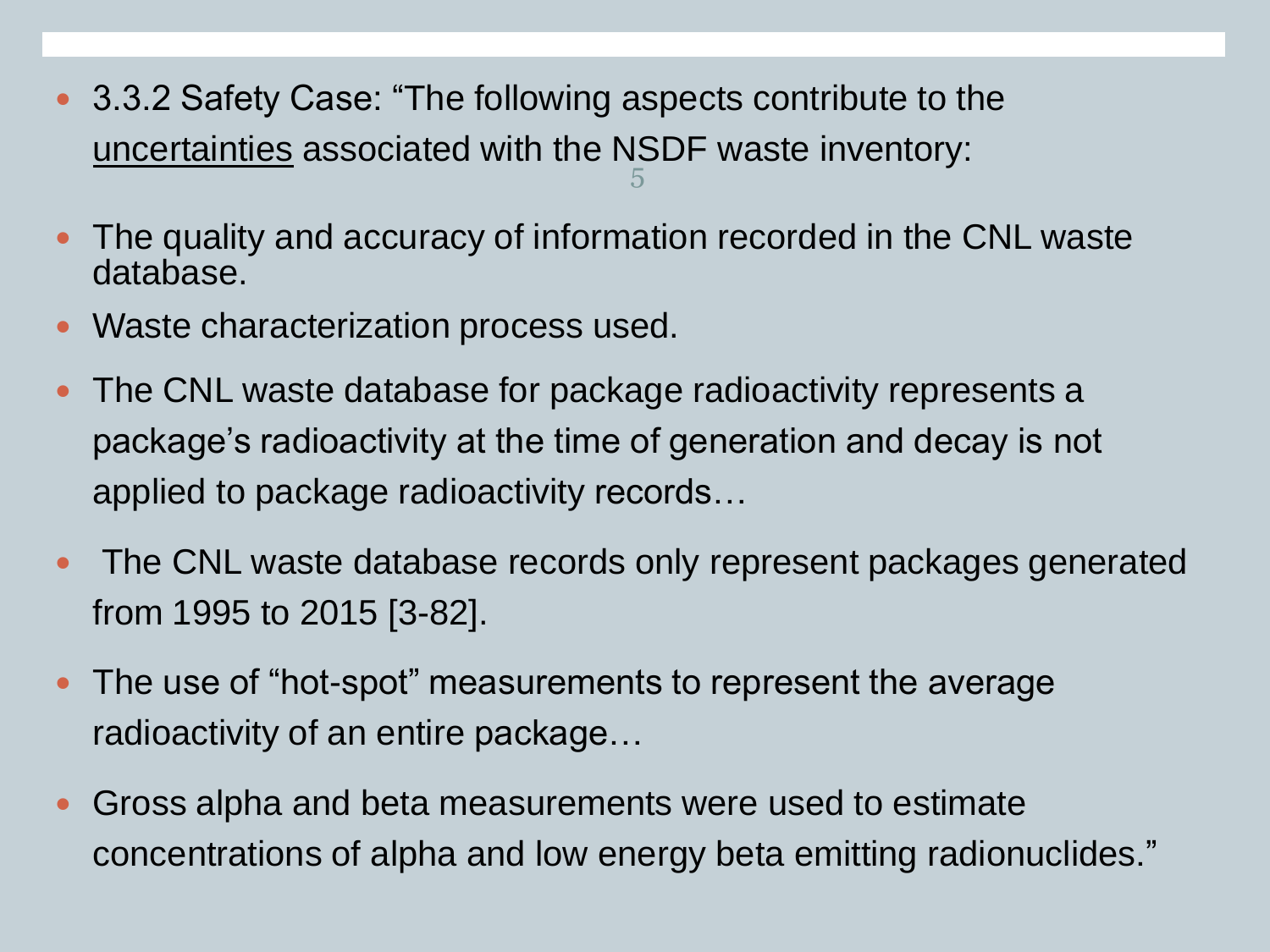# **Section 3(1)(j) not respected**

- Required information is essential to knowing the environmental and health risks the project poses.
- As the regulations are mandatory, failure to adhere to them requires that the licence be denied.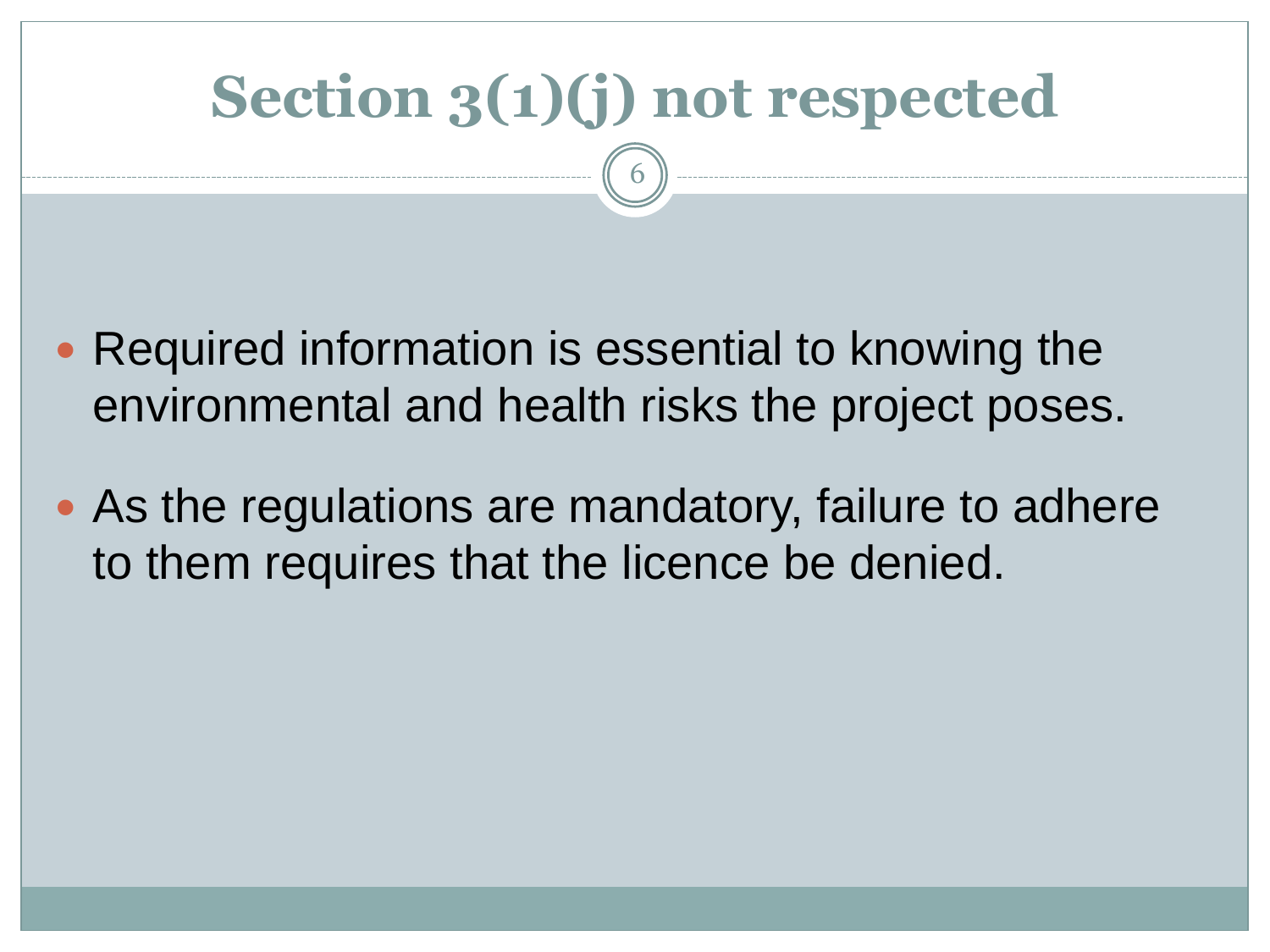## **Issue 2: Transportation Regulations**

7

- Insufficient evidence before the Commission as to how CNL will adhere to the Transportation of Dangerous Goods Regulations
- CNSC EA report does not assess transportation risks:

"CNL clarified that the transportation of waste from external sites to the NSDF is outside the scope of the EA and is managed by Transport Canada's Transportation of Dangerous Goods Regulations and CNSC's Packaging and Transport of Nuclear Substances Regulations." (p. 362 – CMD 22-H7)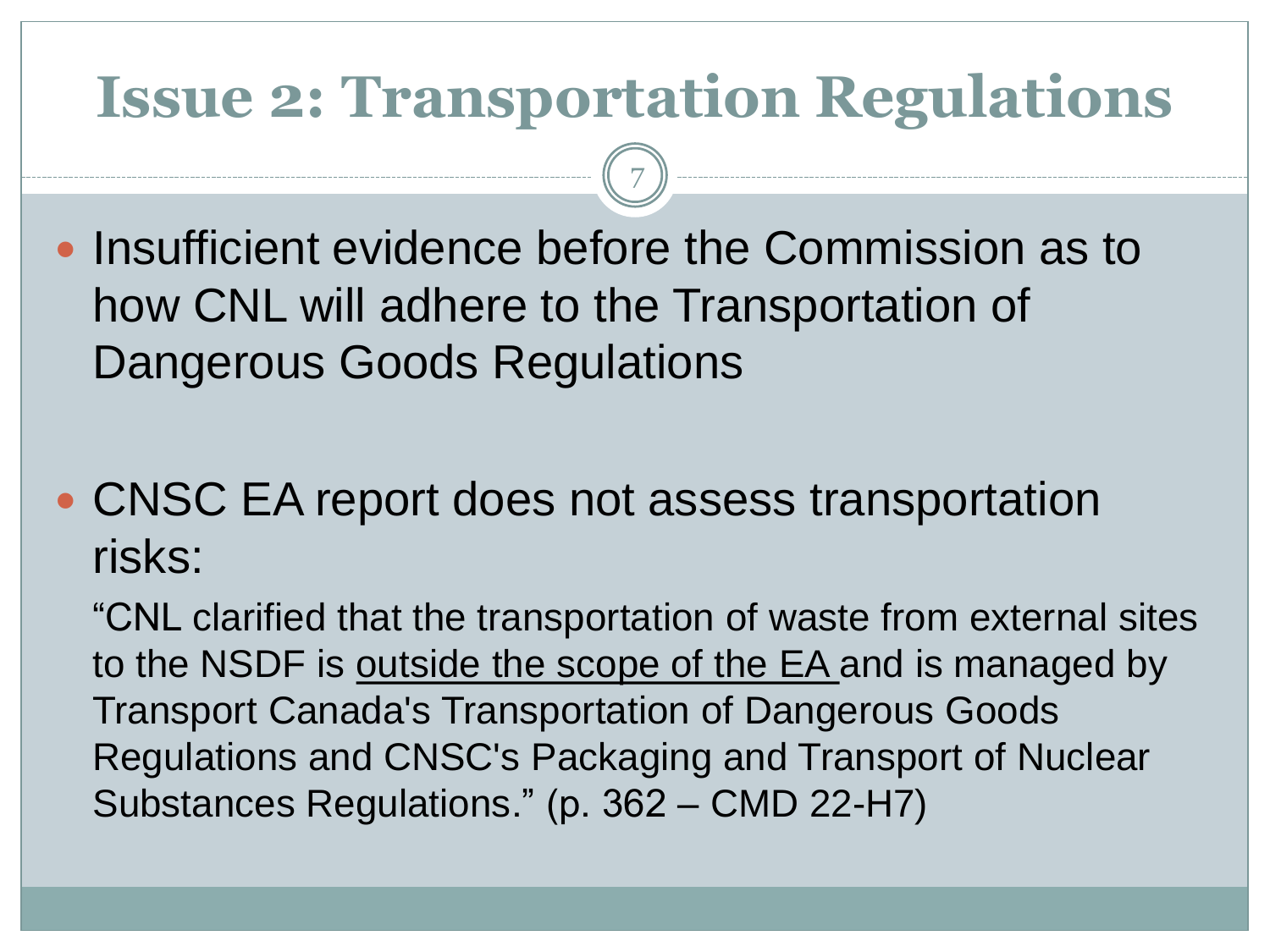## **Issue 3: Record Retention Requirement of the Class I Nuclear Facilities Regulations**

8

• Records to Be Kept and Retained:

14 (2) Every licensee who operates a Class I nuclear facility shall keep a record of... (d) the nature and amount of radiation, nuclear substances and hazardous substances within the nuclear facility

• CNL claims this does not apply to NSDF: "14 -Records to be kept and retained - Not applicable to the NSDF Project." Table B-1, p. 569 *Safety Case*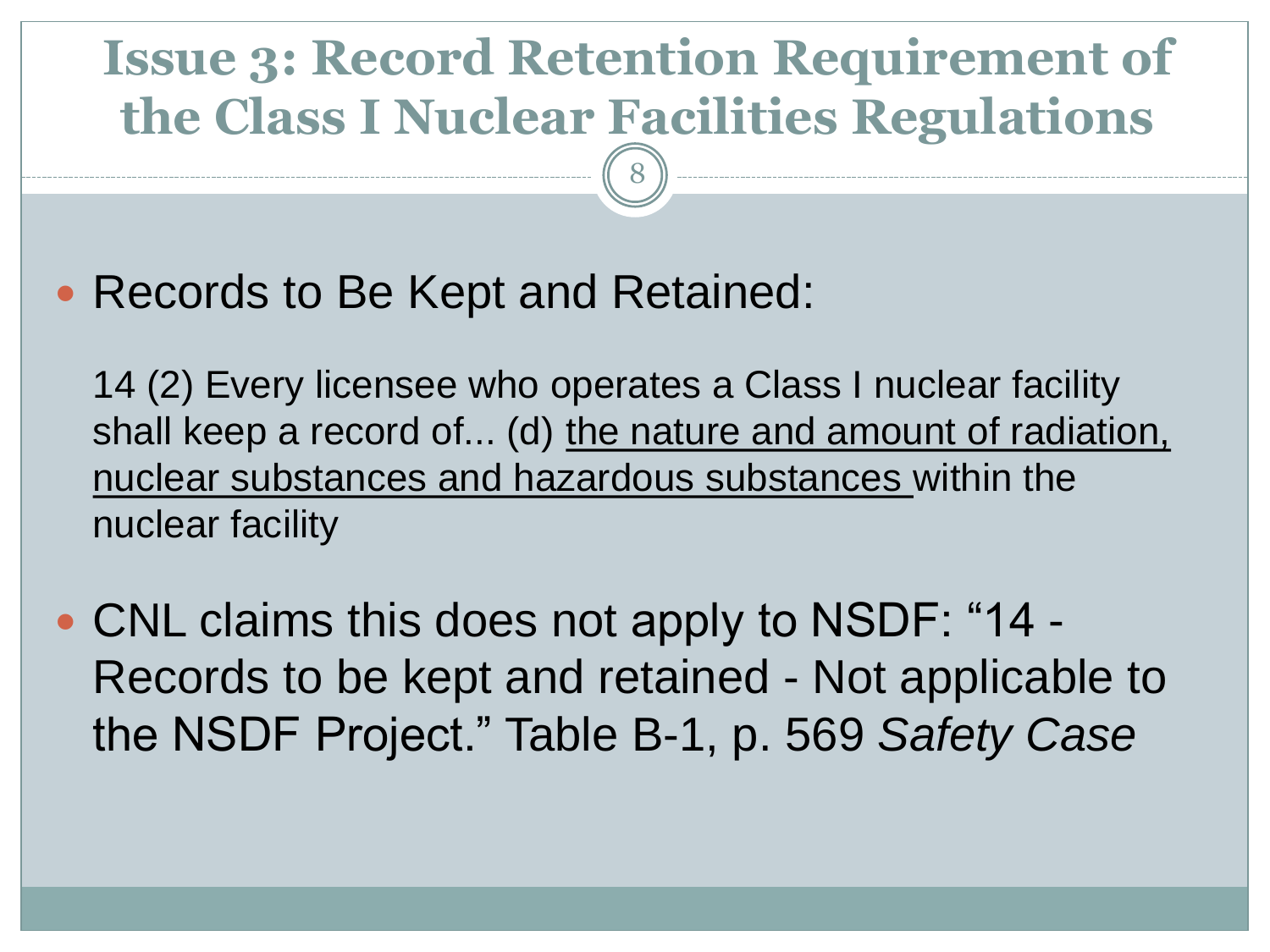## **Issue 3: Record Retention Requirement of the Class I Nuclear Facilities Regulations**

- Does CNL have required records for waste at the CRL and already shipped from Whiteshell Laboratories to Chalk River?
- Is CNSC enforcing Class I Nuclear Facilities Regulations?
- "Class I nuclear facility means a Class IA nuclear facility and a Class IB nuclear facility…Class IB nuclear facility means any of the following nuclear facilities:…(e) a facility for the disposal of a nuclear substance generated at another nuclear facility."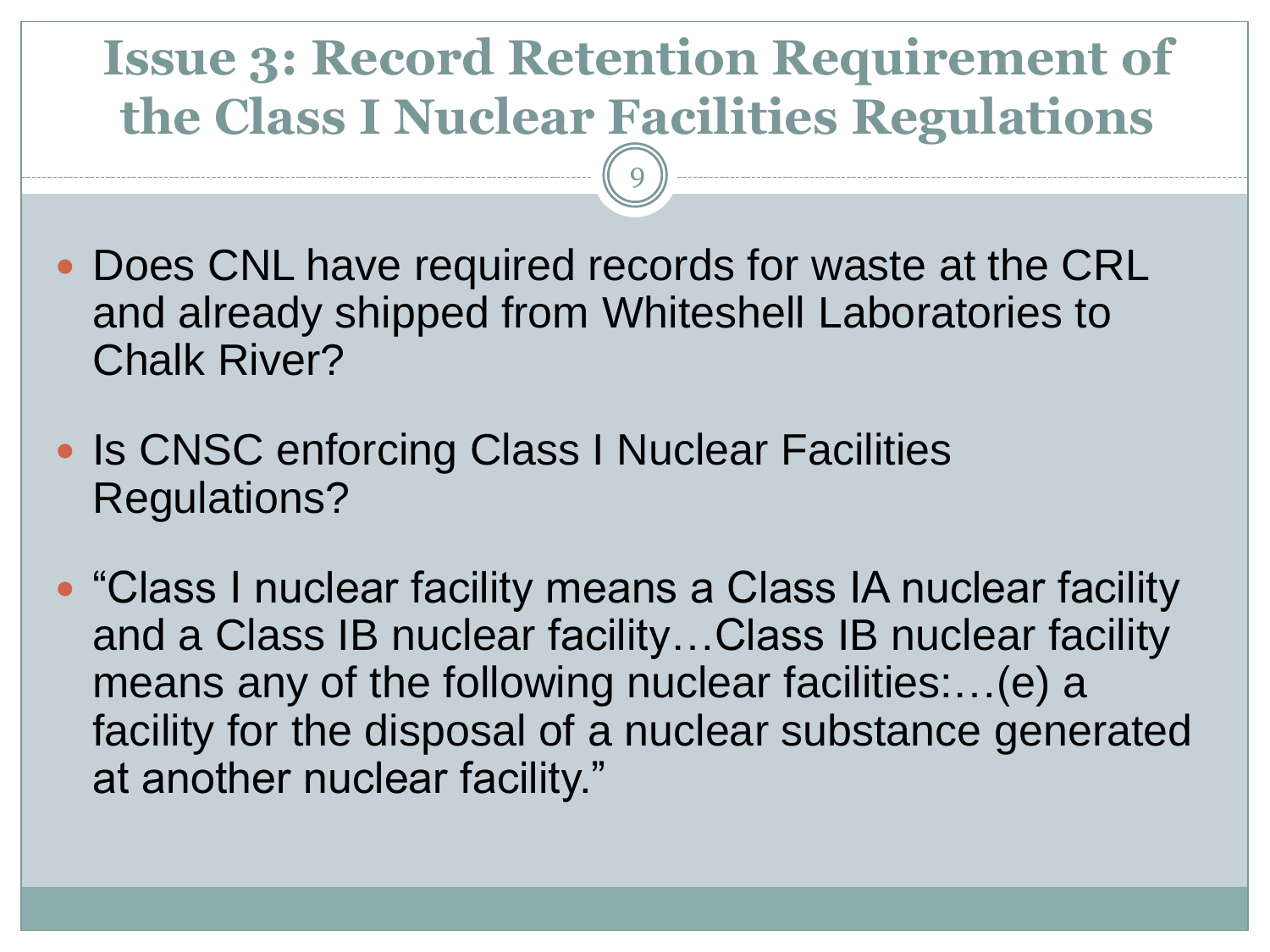

- The immediate remedy available to the CNSC is denial of the licence.
- This would ensure a potentially dangerous project does not continue until issues of safety and regulatory compliance are addressed.
- Additionally, the matter can be submitted to Cabinet pursuant to section 52 of the Canadian Environmental Assessment Act.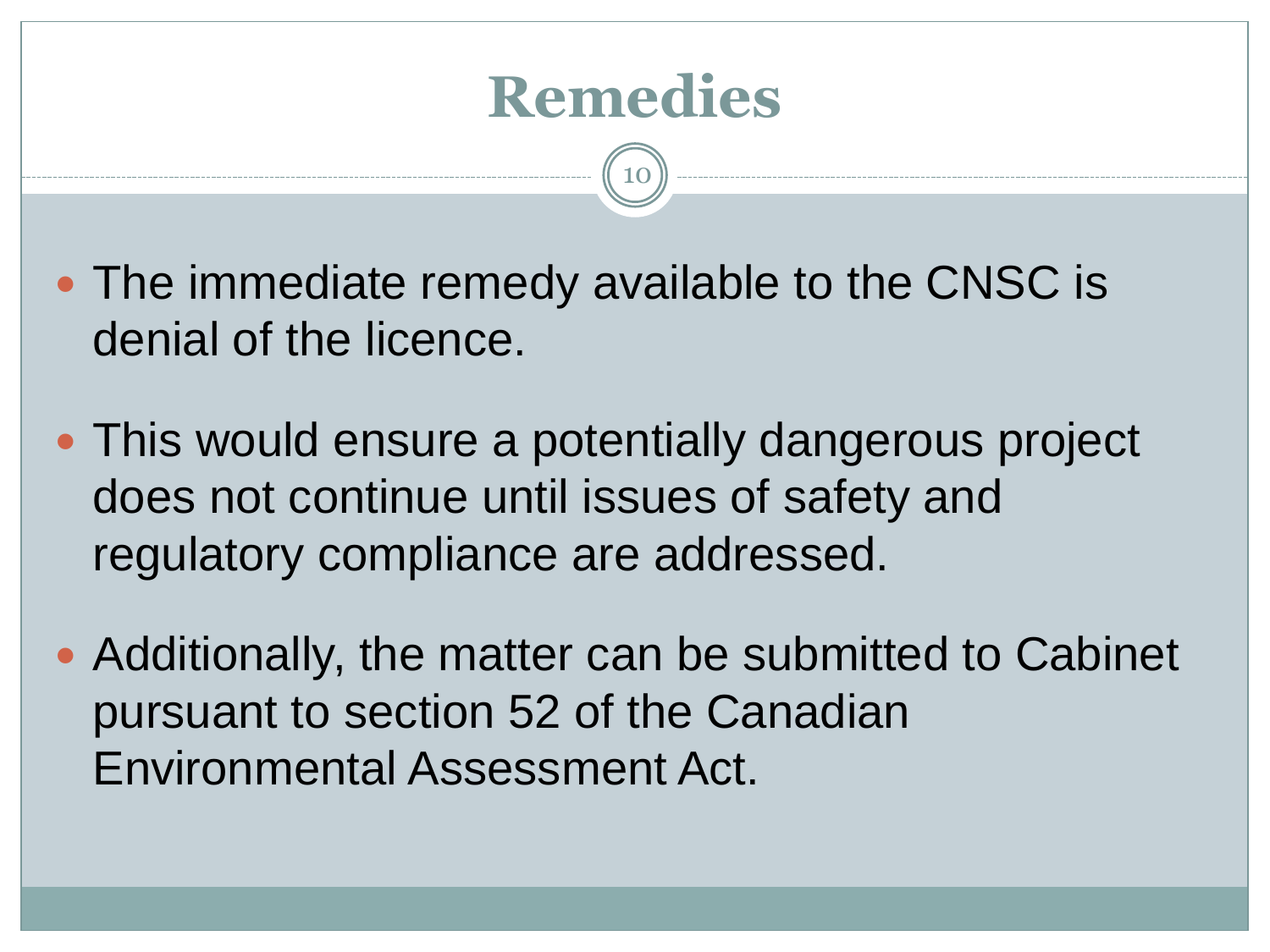# **CEAA – Environmental Effects**

- **5 (1)** For the purposes of this Act, the environmental effects that are to be taken into account… are **(a)** a change that may be caused to the following components of the environment that are within the legislative authority of Parliament:
	- **(i)** fish and fish habitat as defined in subsection 2(1) of the *Fisheries Act*,
	- **(ii)** aquatic species as defined in subsection 2(1) of the *Species at Risk Act*,
	- **(iii)** [migratory birds as defined in](https://www.canlii.org/en/ca/laws/stat/sc-1994-c-22/latest/sc-1994-c-22.html) <u>[subsection 2\(1\)](https://www.canlii.org/en/ca/laws/stat/sc-1994-c-22/latest/sc-1994-c-22.html#sec2subsec1_smooth)</u> of the *Migratory Birds Convention Act, 1994*, and
	- **(iv)** any other component of the environment that is set out in Schedule 2;
- Given the proposed location for the NSDF, a leak or spill would easily reach the Ottawa River and have devastating consequences to fish, their habitats, and a number of aquatic species.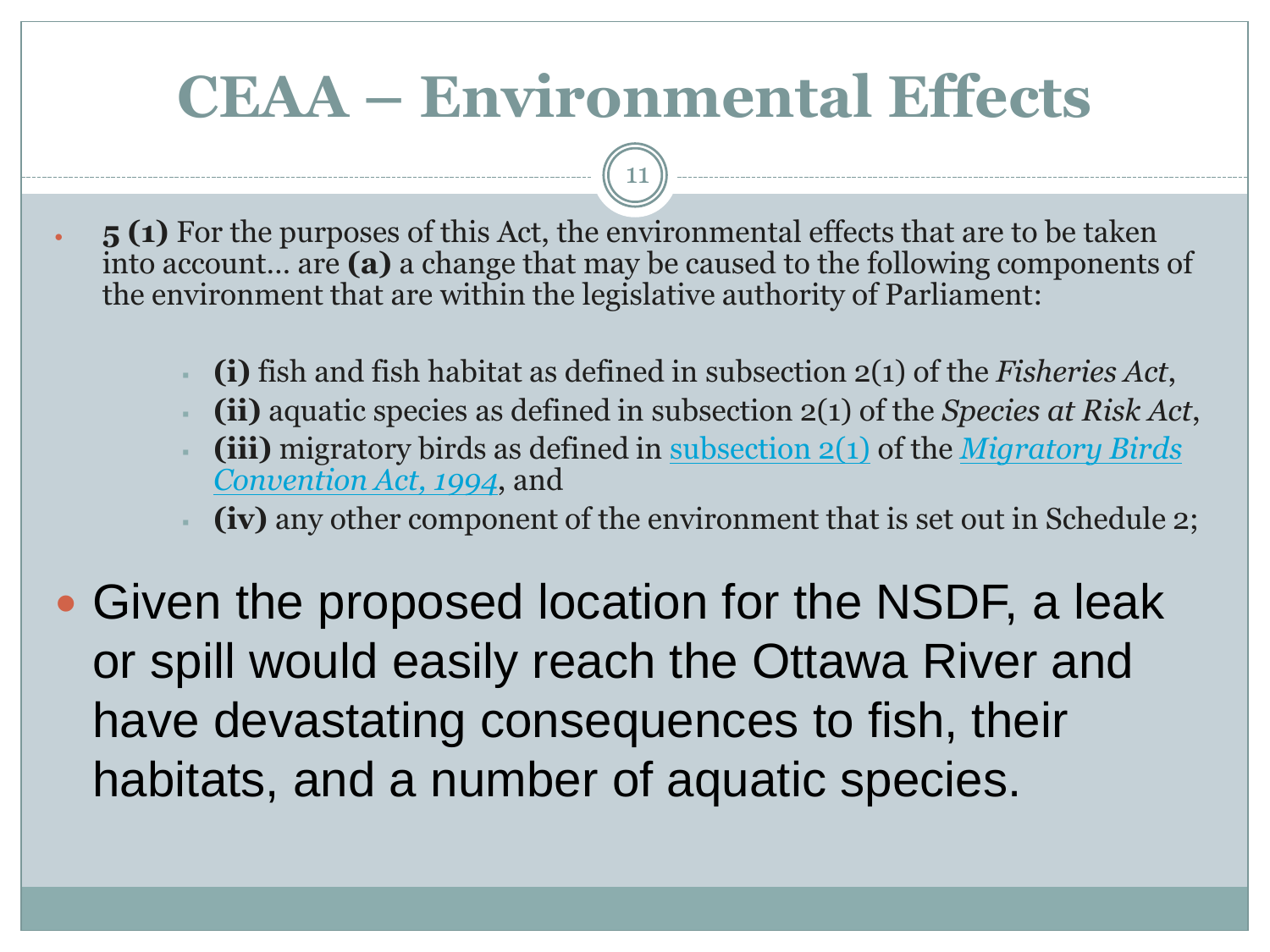# **CEAA – Environmental Effects**

- **(b)** a change that may be caused to the environment that would occur **(i)** on federal lands,
	- **(ii)** in a province other than the one in which the act or thing is done or where the physical activity, the designated project or the project is being carried out, or
	- **(iii)** outside Canada; and
- **(c)** with respect to aboriginal peoples, an effect occurring in Canada…
- As the Ottawa River divides Ontario and Quebec, any contamination of the Ontario side will undoubtedly adversely affect the Quebec side.
- The Act refers to changes that may be caused.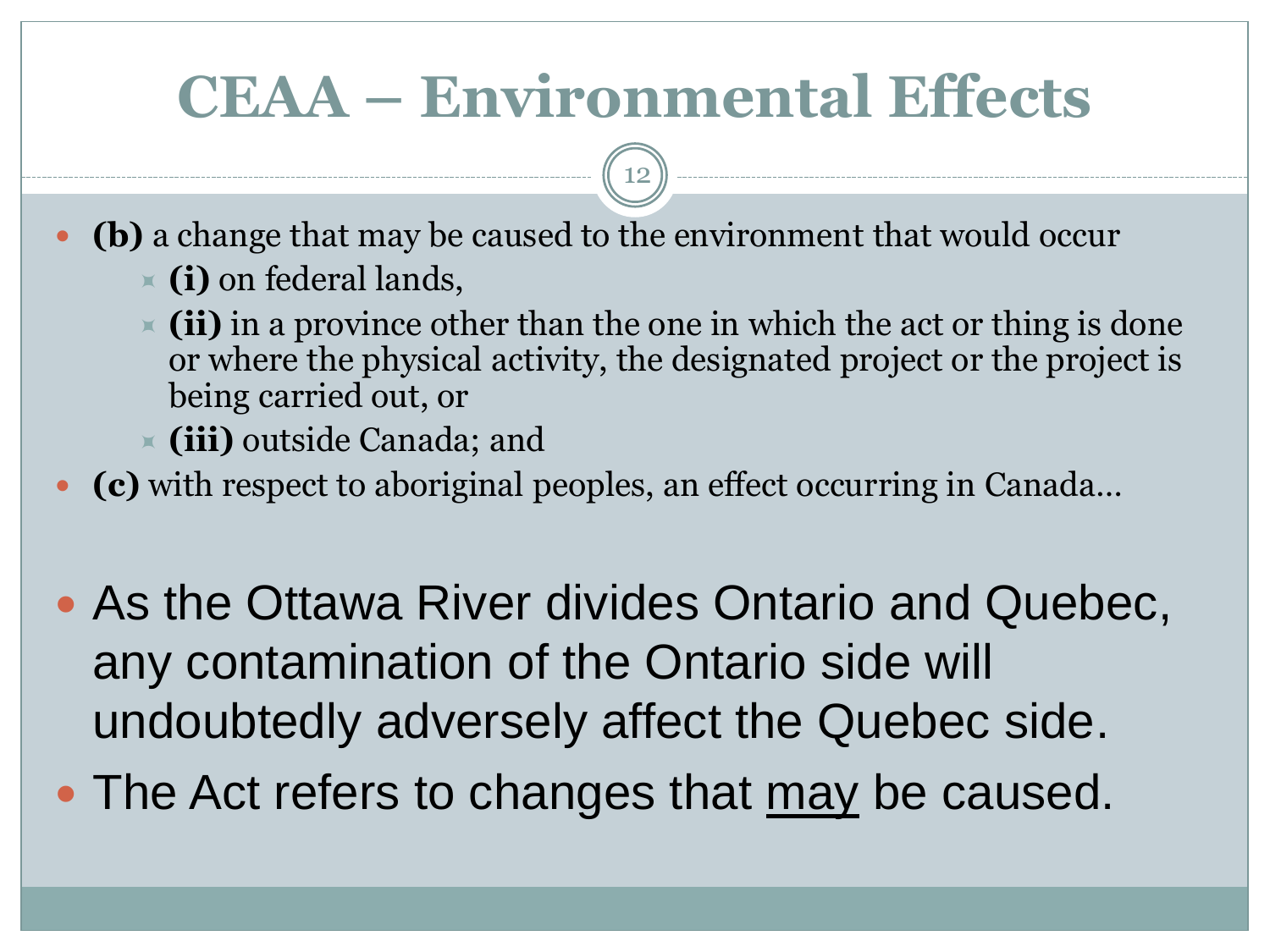# **Conclusion**

- The federal government has implemented several series of mandatory regulations which must be adhered to.
- In the case of the NSDF application, CNL has failed, and will continue to fail, to meet these requirements:
	- 1) General Nuclear Safety and Control Regulations name, maximum quantity and form of any nuclear substance to be encompassed by the licence
	- 2) Transportation of Dangerous Goods Regulations
	- 3) Record Retention Requirement of the Class I Nuclear Facilities Regulations